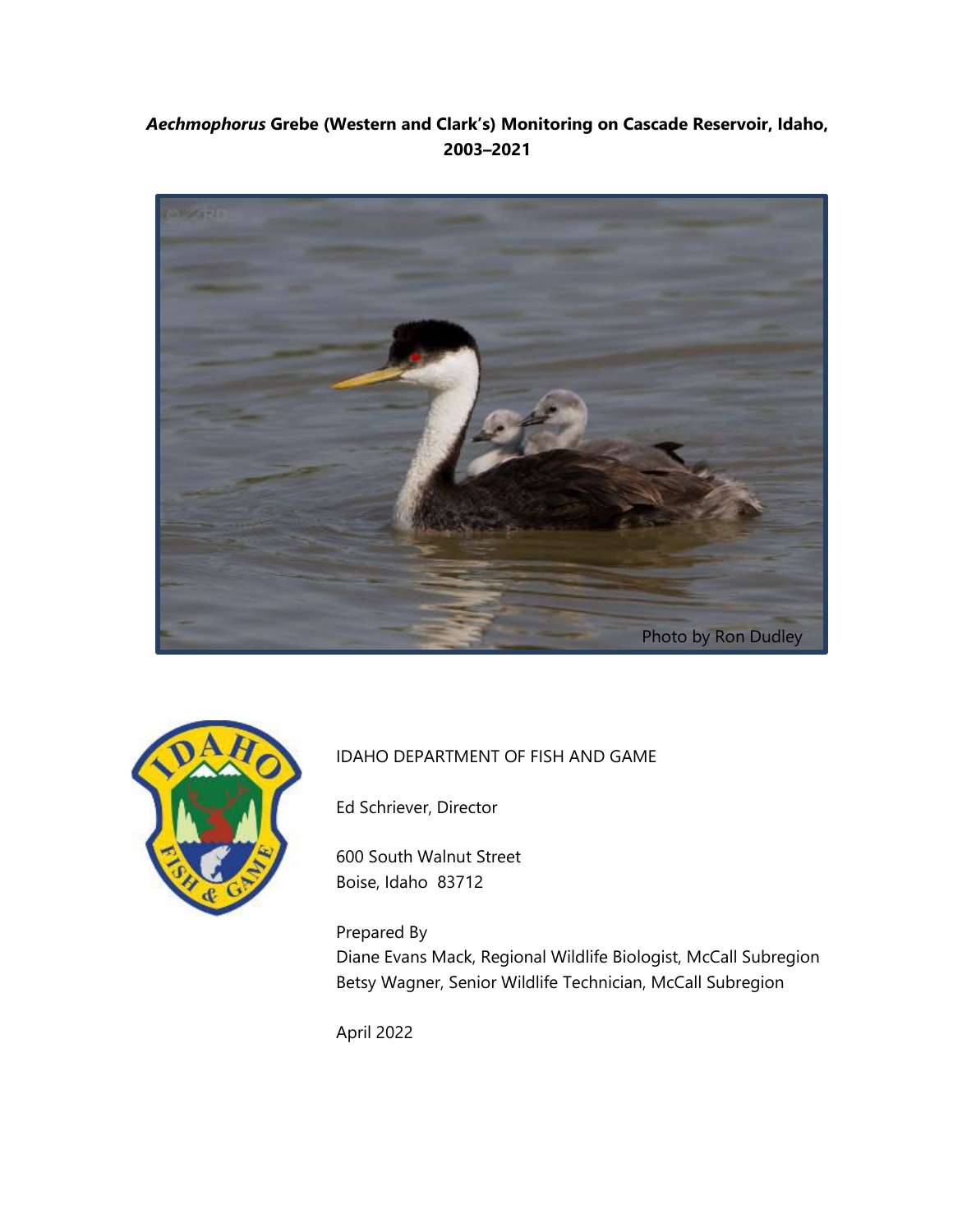Idaho Department of Fish and Game (IDFG) adheres to all applicable state and federal laws and regulations related to discrimination on the basis of race, color, national origin, age, gender, disability or veteran's status. If you feel you have been discriminated against in any program, activity, or facility of IDFG, or if you desire further information, please write to: Idaho Department of Fish and Game, PO Box 25, Boise, ID 83707 or US Fish and Wildlife Service, Division of Wildlife and Sport Fish Restoration Program, 5275 Leesburg Pike, MS: WSFR, Falls Church, VA 22041-3803, Telephone: (703) 358-2156.

Findings in this report are preliminary in nature and not for publication without permission of the Director of the Idaho Department of Fish and Game.

Please note that IDFG databases containing this information are dynamic. Records are added, deleted, and/or edited on a frequent basis. This information was current as of December 2021. Raw data do not have the benefit of interpretation or synthesis by IDFG.

IDFG requests that you direct any requests for this information to us rather than forwarding this information to third parties.

This publication will be made available in alternative formats upon request. Please contact IDFG for assistance.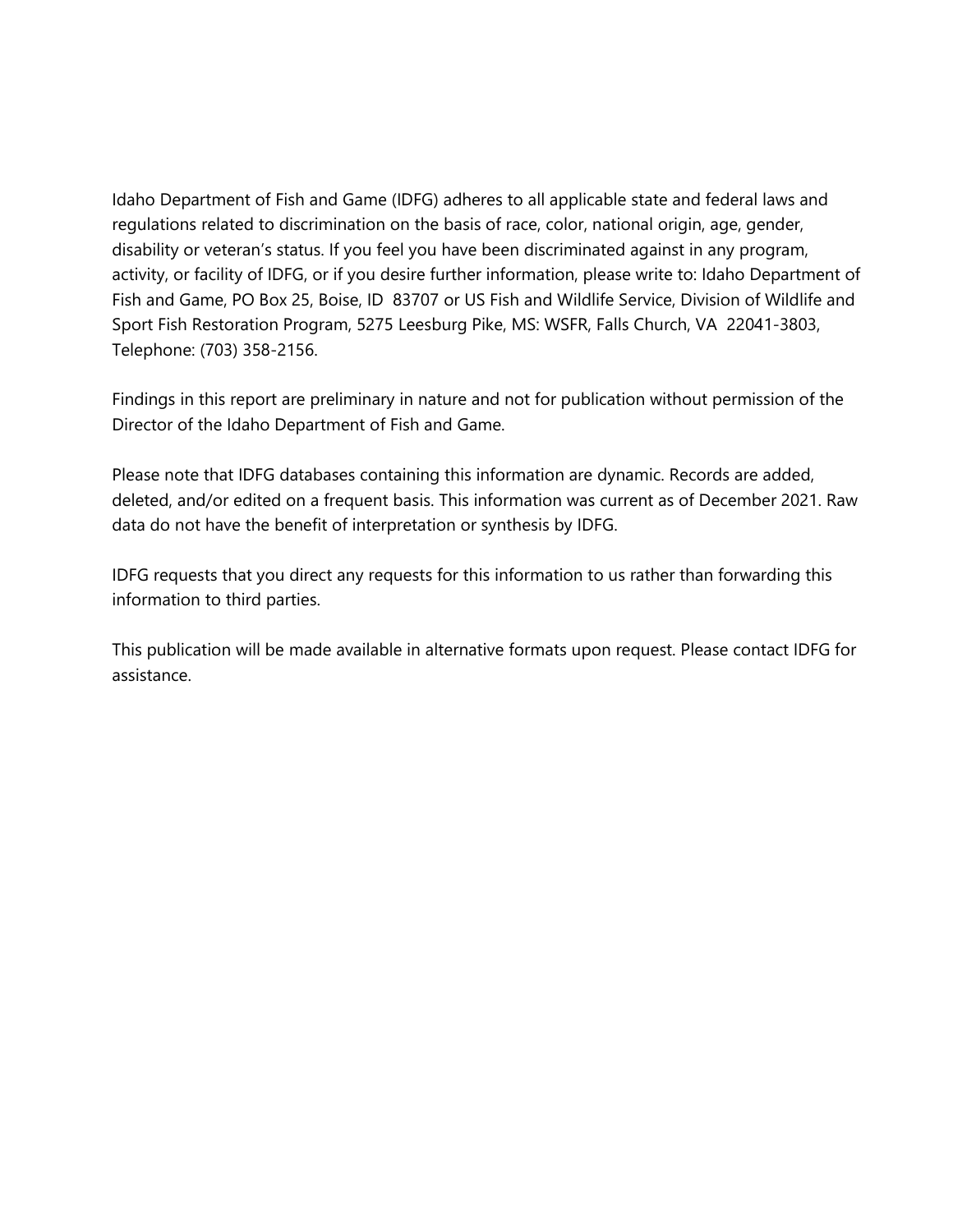## **CONTENTS**

# **LIST OF FIGURES**

| Figure 1. |                                                                                                |  |
|-----------|------------------------------------------------------------------------------------------------|--|
| Figure 2. | Diane Evans Mack (left) and Betsy Wagner (right) conduct post-nesting grebe survey             |  |
| Figure 3. | Boat-based counts of Aechmophorus grebe adults (pre-nesting survey) and chicks                 |  |
| Figure 4. | Aechmophorus grebe nesting colony locations on Cascade Reservoir, Idaho,                       |  |
|           |                                                                                                |  |
|           | Figure 6a. Seasonal change in surface water level at Cascade Reservoir, Idaho, 2005-2010,      |  |
|           | compared with the number of grebe chicks detected on the water post-nesting 10                 |  |
|           | Figure 6b. Seasonal change in surface water level at Cascade Reservoir, Idaho, 2011-2015,      |  |
|           | compared with the number of grebe chicks detected on the water post-nesting 10                 |  |
|           | Figure 6c. Seasonal change in surface water level at Cascade Reservoir, Idaho, 2016–2021,      |  |
|           | compared with the number of grebe chicks detected on the water post-nesting 11                 |  |
|           | Figure 7. Camera paired with water level measuring stick at Cascade Reservoir, Idaho, 2016  12 |  |

## **LIST OF TABLES**

| Table 1. Annual Aechmophorus grebe abundance and productivity from boat-based surveys,   |  |  |  |  |
|------------------------------------------------------------------------------------------|--|--|--|--|
|                                                                                          |  |  |  |  |
| Table 2. Comparison of nest counts with boat survey counts of adult Aechmophorus grebes, |  |  |  |  |
|                                                                                          |  |  |  |  |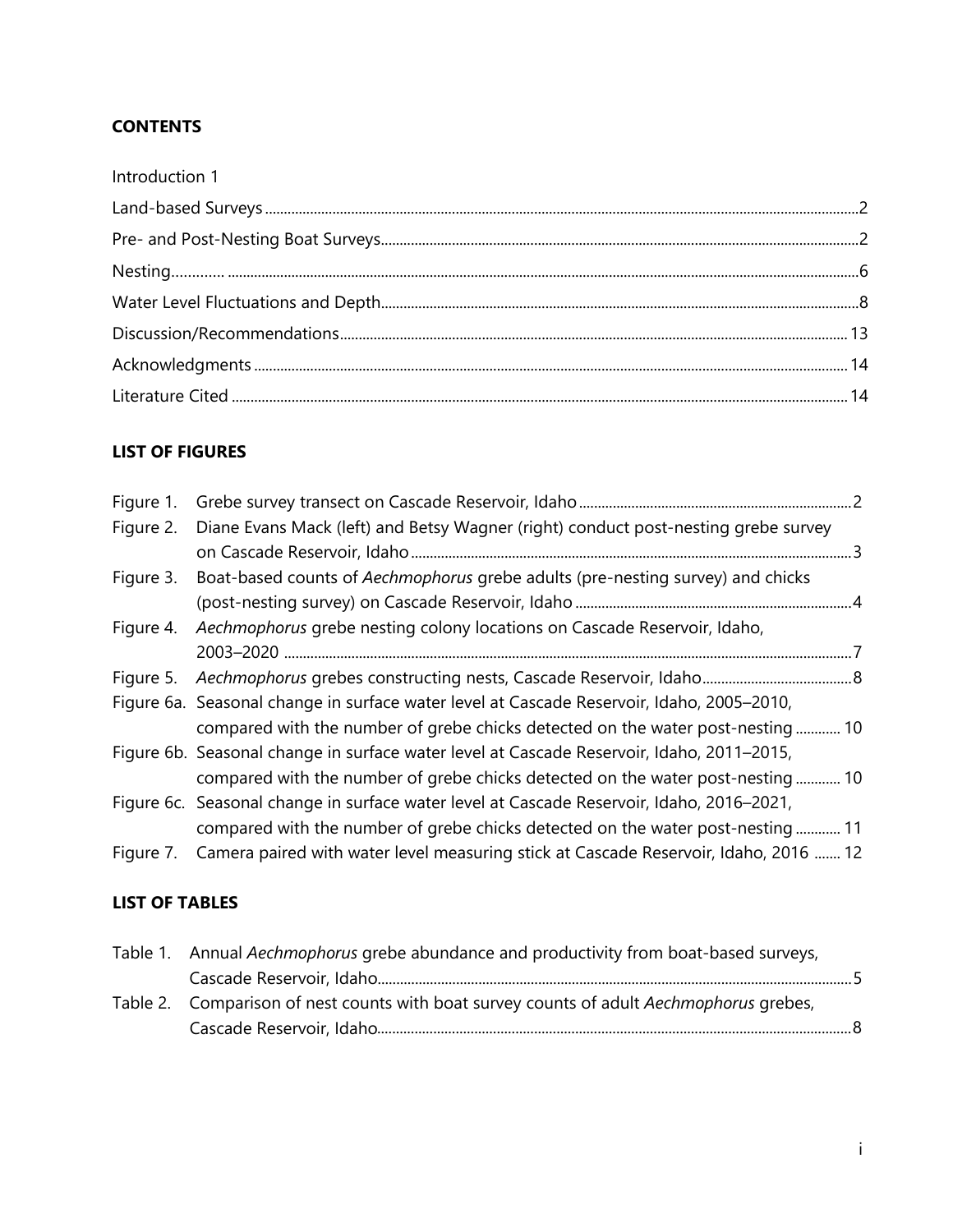#### <span id="page-3-0"></span>**Introduction**

Western grebes (*Aechmophorus occidentalis*) are colonial waterbirds that nest on freshwater lakes or marshes with extensive open water, where they feed primarily on fish. Western and Clark's grebe (*A. clarkii*) occur together at breeding sites in Idaho, although western grebes far outnumber Clark's grebes on Cascade Reservoir. The 2 species are similar in appearance, and perform the same rituals during courtship. They were not distinguished in our study and hereafter are referred to as *Aechmophorus* grebe or "grebe". Both species are Tier 2 Idaho Species of Greatest Conservation Need, based on downward population trends and sensitivity to a number of threats, from fluctuating water levels to direct mortality at solar arrays (Idaho Department of Fish and Game 2017). Breeding Bird Survey data for 1993–2019 show a 2.8% annual decline in Idaho for this 27 year period, while the U.S. and Canada as a whole are stable or slightly increasing (Sauer et al. 2020).

*Aechmophorus* grebes arrive at Idaho nesting areas in late April to early May. They do not begin nesting right away, and likely use water level as a cue of suitable conditions to begin nesting. Grebes construct a floating platform nest in emergent vegetation found in shallow back channels and coves that offer shelter from wind and waves (LaPorte et al. 2020). Nests are in colonies, where the earliest nests establish the core and subsequent nests radiate outward. Once eggs are laid, these nests are extremely vulnerable to abrupt rises or falls in water levels, whether from natural high wind and wave events or water-level management. Unlike ducks or geese, grebes have difficulty walking on dry land, so rapidly receding water is as much a concern as flooding. Young leave the nest on their parents' backs as soon as they hatch and are raised on the open water. Grebes depart Idaho nesting sites from September through October.

Cascade Reservoir supports the largest *Aechmophorus* grebe breeding population in Idaho. The reservoir was created in 1948 with the completion of the dam, and it reached full capacity for the first time in 1957 (U.S. Department of the Interior 2002). Despite its expanse, the reservoir is relatively shallow, especially around the perimeter. While other grebe breeding locations had been documented in Idaho as early as 1903 (summarized in Trost 1985), Cascade Reservoir was first documented as a breeding colony in 1983, with a reported 150–200 nests (Trost 1985). Trost's surveys in 1984 and 1994 documented Cascade Reservoir as the largest breeding colony in Idaho in those years, and that remains true today, supporting more than half of the state's population. Grebes on Cascade Reservoir likely have benefited from IDFG's efforts to recover the yellow perch (*Perca flavescens*) fishery in these waters in recent years (Janssen et al. 2011).

IDFG conducted annual surveys of the grebe colony between 2003 and 2021. The methods used evolved during that time period. This report summarizes efforts to monitor the grebe population on Cascade Reservoir since 2003.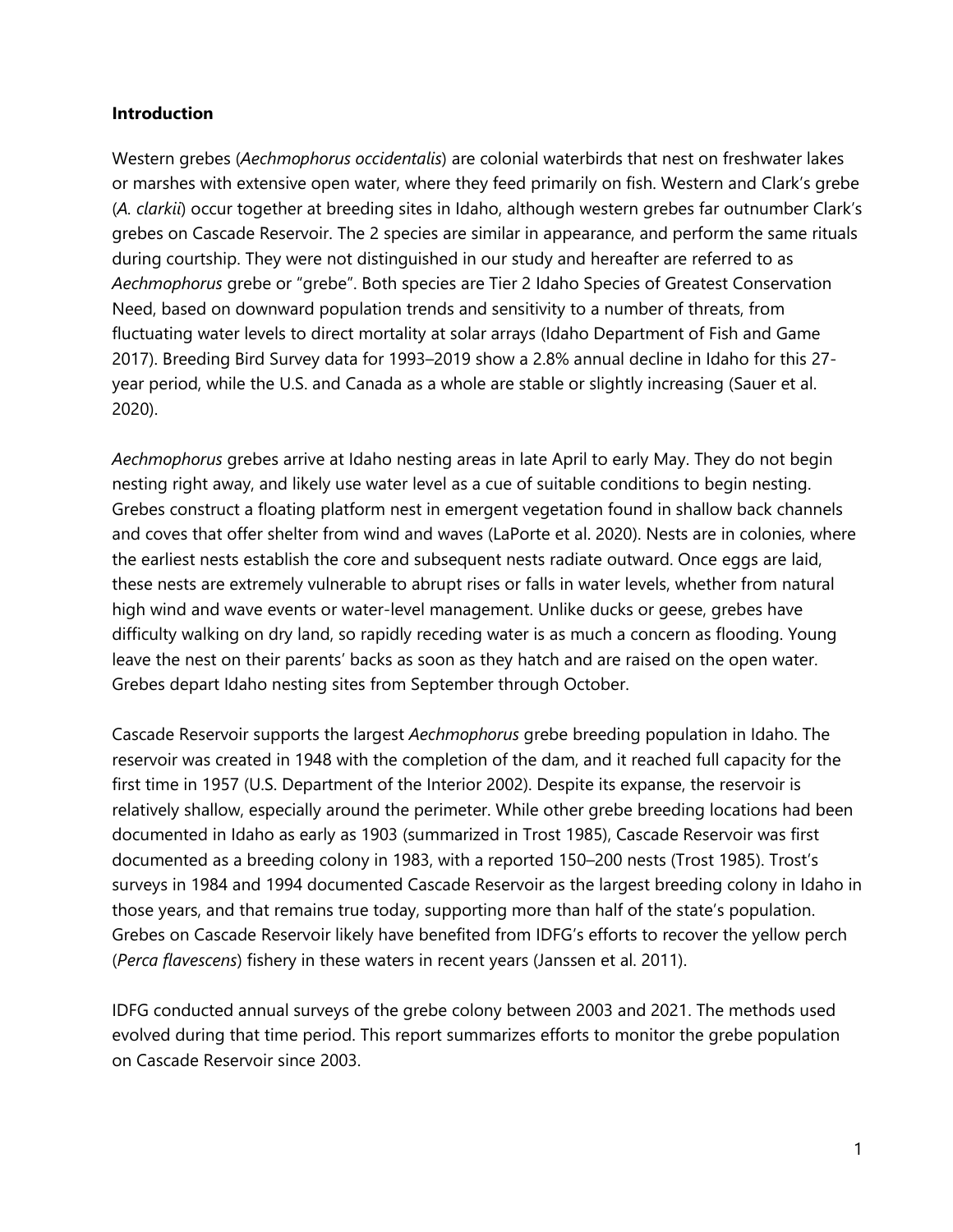#### <span id="page-4-0"></span>**Land-based Surveys**

For the first 3 years (2003-2005), monitoring efforts were loosely focused on becoming familiar with where grebe activity occurred on the reservoir. We counted grebes from shore, used congregations of grebes and their behavior to identify the location of nesting colonies, entered colonies to examine nests after grebes had returned to open water, and documented the presence of chicks on the water. We established 52 land-based vantage points around the reservoir and visited these points over the course of a 2-month period (mid June to mid August) each year. Not all observation points were visited on each survey day, and 2004 was the most comprehensive effort.

### <span id="page-4-1"></span>**Pre- and Post-Nesting Boat Surveys**

In 2004, in addition to land-based counts, we also conducted a boat survey, circumnavigating the reservoir to count adult grebes. The following year we aimed for 2 surveys---a pre-nesting survey

of adults and a post-nesting survey of adults and chicks to document productivity. In 2006, we dropped land-based observations and focused our efforts on the pre-and post-nesting boat surveys.

The pre-nesting boat survey occurred after spring migration and prior to nesting to obtain a baseline estimate of resident adults for the breeding season. The survey generally occurred mid-June. We used a 6-m long motor boat that put the observers 2 to 3 m above the water's surface. Using binoculars, each of 2 observers counted from separate sides of the boat, 1 viewing toward shore and the other looking outward. A third person operated the boat, maintained a speed of 19–25 km/hr (12–16 mph), and monitored GPS waypoints to stay on course. We conducted surveys when there was no precipitation and mild winds (Beaufort sea state 3 or lower).

The established route included a circumnavigation of the reservoir and its arms to Tamarack Falls Bridge, the bridge across Lake Fork Arm, the mouth of Boulder Creek in Boulder Arm, and the powerline behind the breakwater in Gold Fork Arm (Figure 1). The transect ran parallel to, and 300-500 m off, the shoreline. In 2011, we added additional forays away from shore toward the middle of the reservoir in the widest section to encounter birds not visible from our shoreline transect. In 2013, we formalized these additional transects into a zig-zag configuration in the middle of the reservoir. Figure 1. Grebe survey transect on



Cascade Reservoir, Idaho.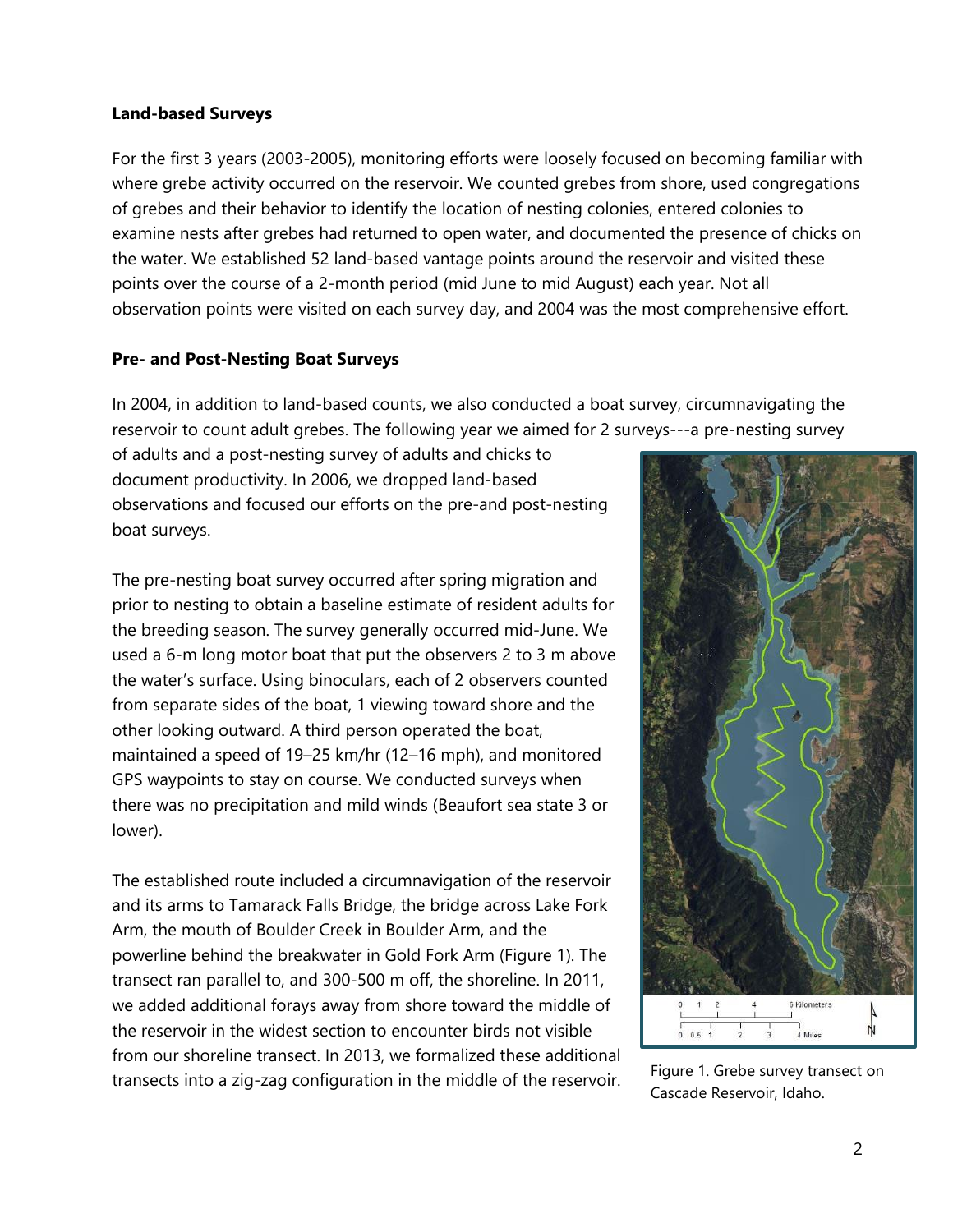In 2020, we extended this zig-zag transect to the south, resulting in a total survey length of 79 km (49 mi).

The post-nesting survey was more difficult to schedule because nest initiation was unpredictable and the precise date was usually unknown to us. We aimed to survey during a relatively small window of time roughly 3 weeks after adults had departed the nesting colony with their chicks.



Figure 2. Diane Evans Mack (left) and Betsy Wagner (right) conduct post-nesting grebe survey on Cascade Reservoir, Idaho.

Ideal timing was when chicks were large enough to not be hidden on adults' backs and still smaller than adults when viewed in silhouette on the water at a distance. In 2017, when we had solid information of the onset of incubation and hatching (D. Lachman, personal communication), we calculated the optimum timing for the post-nesting boat survey was ~23 days after chicks had left the nests with adults.

Our surveys occurred from mid-July to mid-August. Because of lower water levels at that time of year, we used a smaller boat for the post-nesting survey but otherwise followed the same route and

protocol as the pre-nesting survey, with 2 observers scanning opposites of the boat (Figure 2). We often stopped to confirm the presence of chicks, and at times left the survey route to approach grebe concentrations for more accurate counts of both adults and chicks.

We used counts as an index for abundance of adults, broods (an index to successful nests), and total young. Broods were tallied by size (e.g., 1-chick, 2-chick, 3-chick, 4-chick broods). Our counts were an index because not all birds were above water when we passed by, and some birds may have moved during the course of the 6+-hour survey and thus were missed entirely or doublecounted. These sources of error were similar year to year, making the imprecise counts generally comparable.

Across the years of our boat surveys, we tallied, on average, ~2,600 adult grebes during the prenesting survey. This number varied substantially year to year, ranging from 1,100 to >4,000 (Figure 3, Table 1). Since 2004, we had incomplete surveys in 3 of 18 years due to weather and not covering the middle of the reservoir well. On several other surveys, some grebes were visiting the nesting colony or had started nesting; in these cases, we certainly missed the adults that were not on the open water and not visible in the nesting colony. The average count of adult grebes in the most recent 8 years (2014-2021), in which our survey coverage was the most consistent, was 3,033 adults.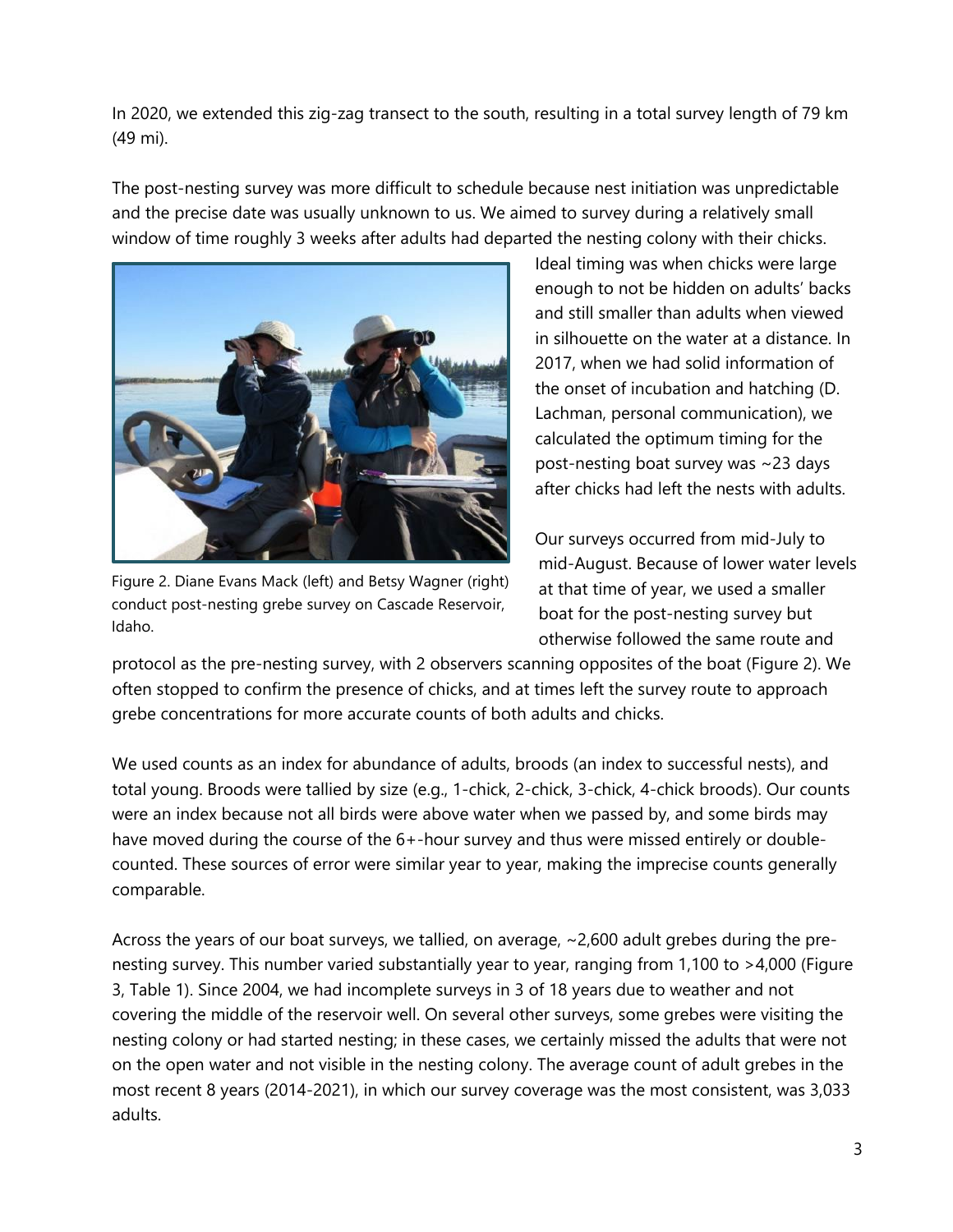We did not find strong agreement between our count of adults on the pre-nesting survey and the post-nesting count (Table 1). For most of the years with complete surveys, the post-nesting count was higher. As mentioned above, we missed adults in a few years because they were in the nesting colony; thus, we would expect the post-nesting count to be higher. For 1 post-nesting survey (2018), our timing was too late and we suspect that some chicks were included in the adult count because they were too big to distinguish from adults from a distance. For 2 post-nesting surveys (2008 and 2010), we did not complete the survey after encountering 0 chicks in large concentrations of adults close to known nesting colonies.

We documented comparatively strong chick numbers in only 6 of the 17 years for which we had post-nesting boat surveys (Figure 3, Table 1). These were years where we counted >500 chicks, and 2-chick and 3-chick broods were well represented. Observing 2- and 3-chick broods was an indication that adults completed full incubation and nests were not abandoned prematurely. However, even these years were at the low end of ratios reported from a Manitoba study from the 1970s, which found 0.53 chicks/adult in a low-water year and 0.88 chicks/adult in a high-water year (LaPorte 2012). We documented 5 years of essentially zero productivity. In 2010 and 2013, we had evidence that a single, intense wind-wave event caused total nest failure. For the other 3 years (2008, 2015, 2021), water level likely was the primary cause of poor recruitment (see below under Water Levels).



Figure 3. Boat-based counts of *Aechmophorus* grebe adults (pre-nesting survey) and chicks (postnesting survey) on Cascade Reservoir, Idaho.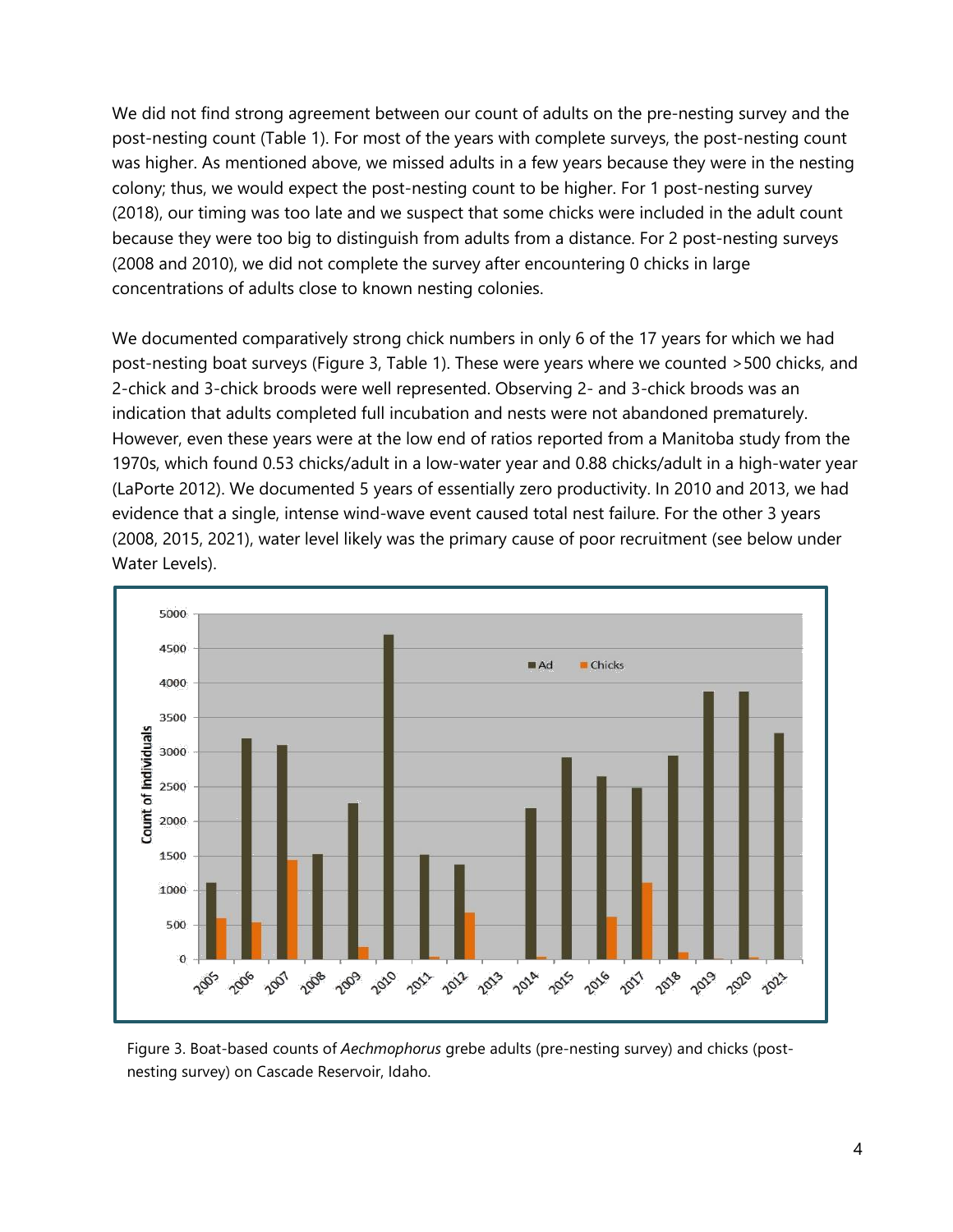<span id="page-7-0"></span>

|      | Pre-Nesting |           |                   | Post-Nesting |                 |                   |                | # Broods with: |                |                |                |               |
|------|-------------|-----------|-------------------|--------------|-----------------|-------------------|----------------|----------------|----------------|----------------|----------------|---------------|
|      |             | Complete  | Adult             |              | Complete        | Adult             | <b>Chick</b>   |                |                |                |                | Total         |
| Year | Date        | Survey?   | Count             | Date         | Survey?         | Count             | Count          | $1$ -Ch        | $2$ -Ch        | $3$ -Ch        | $4$ -Ch        | <b>Broods</b> |
| 2004 | 6/24        | <b>No</b> | 1443              |              |                 |                   |                |                |                |                |                |               |
| 2005 | 6/22        | Yes       | 1111              | 7/20         | <b>No</b>       | 1901              | 594            | 162            | 186            | 20             |                | 368           |
| 2006 | 7/11        | Yes       | $3200+$           | 7/28         | <b>No</b>       | 2516              | 541            | 123            | 120            | 50             | $\overline{7}$ | 300           |
| 2007 | 5/17        | <b>No</b> | 2891-3491         | 7/10         | Yes             | 3488              | 1443           |                |                |                |                | 659           |
| 2008 | 6/27        | Yes       | 1533              | 8/7          | No <sup>a</sup> |                   | $\mathbf 0$    |                |                |                |                | $\mathbf{0}$  |
| 2009 | 6/12        | Yes       | 2262              | 7/30         | Yes             | 4217              | 183            | 81             | 48             | $\overline{2}$ | $\overline{0}$ | 131           |
| 2010 | 6/25        | Yes       | 4691-4765         | 8/10         | No <sup>a</sup> |                   | 0 <sup>b</sup> |                |                |                |                | $\mathbf{0}$  |
| 2011 | 6/29        | Yes       | 1525              | 8/30         | Yes             | 2265              | 46             | 34             | 6              | $\overline{0}$ | $\overline{0}$ | 40            |
| 2012 | 6/15        | Yes       | 1374c             | 8/14         | Yes             | 2322              | 678            | 280            | 164            | 22             |                | 467           |
| 2013 | 6/11        | <b>No</b> | 1400 <sup>c</sup> | 7/30         | Yes             | 2049              | 1 <sup>d</sup> | 1              | $\Omega$       | $\overline{0}$ | $\overline{0}$ | 1             |
| 2014 | 6/6         | Yes       | 2189              | 8/4          | Yes             | 3210              | 46             | 36             | 5              | $\mathbf 0$    | $\overline{0}$ | 41            |
| 2015 | 6/18        | Yes       | 2929              | 8/21         | Yes             | 2049              | $\mathbf{1}$   |                |                |                |                | $\mathbf{1}$  |
| 2016 | 6/22        | Yes       | 2654              | 7/28         | Yes             | 4830 <sup>e</sup> | 616            | 271            | 127            | 25             | $\overline{4}$ | 427           |
| 2017 | 6/14        | Yes       | 2483              | 8/8          | Yes             | 2522              | 1109           | 191            | 219            | 151            | $\overline{2}$ | 563           |
| 2018 | 6/19        | Yes       | 2951              | 7/31         | Yes             | 4982 <sup>f</sup> | 97             | 95             | 1              | $\overline{0}$ | $\overline{0}$ | 96            |
| 2019 | 5/31        | Yes       | 3887              | 7/26         | Yes             | 4563              | 15             | 11             | $\overline{2}$ | $\theta$       | $\overline{0}$ | 13            |
| 2020 | 6/10        | Yes       | 3886              | 7/22         | Yes             | 2933              | 32             | 14             | 6              | $\overline{2}$ | $\mathbf 0$    | 22            |
| 2021 | 6/14        | Yes       | 3284              | 8/2          | Yes             | 4215              | 0 <sup>9</sup> | $\mathbf 0$    | $\overline{0}$ | $\mathbf 0$    | $\overline{0}$ | $\mathbf 0$   |

Table 1. Annual *Aechmophorus* grebe abundance and productivity from boat-based surveys, Cascade Reservoir, Idaho.

<sup>a</sup> Survey stopped after 0 chicks observed off known nesting areas with large groups of adults.

b Wind-wave event washed over nesting colony.

<sup>c</sup> Nesting had started; some portion of adults missed.

<sup>d</sup> Wind-wave event on June 19 caused considerable damage around reservoir. Campers at Sugarloaf reported waves of 4-5 ft.

<sup>e</sup> Some portion of adults and chicks possibly double-counted.

<sup>f</sup> Chicks too large to distinguish from adults at a distance; some portion of this adult count likely was chicks.

<sup>g</sup> Drought year, low water levels, several failed nest attempts at different places on the reservoir based on UI drone monitoring (A. Yen, personal communication).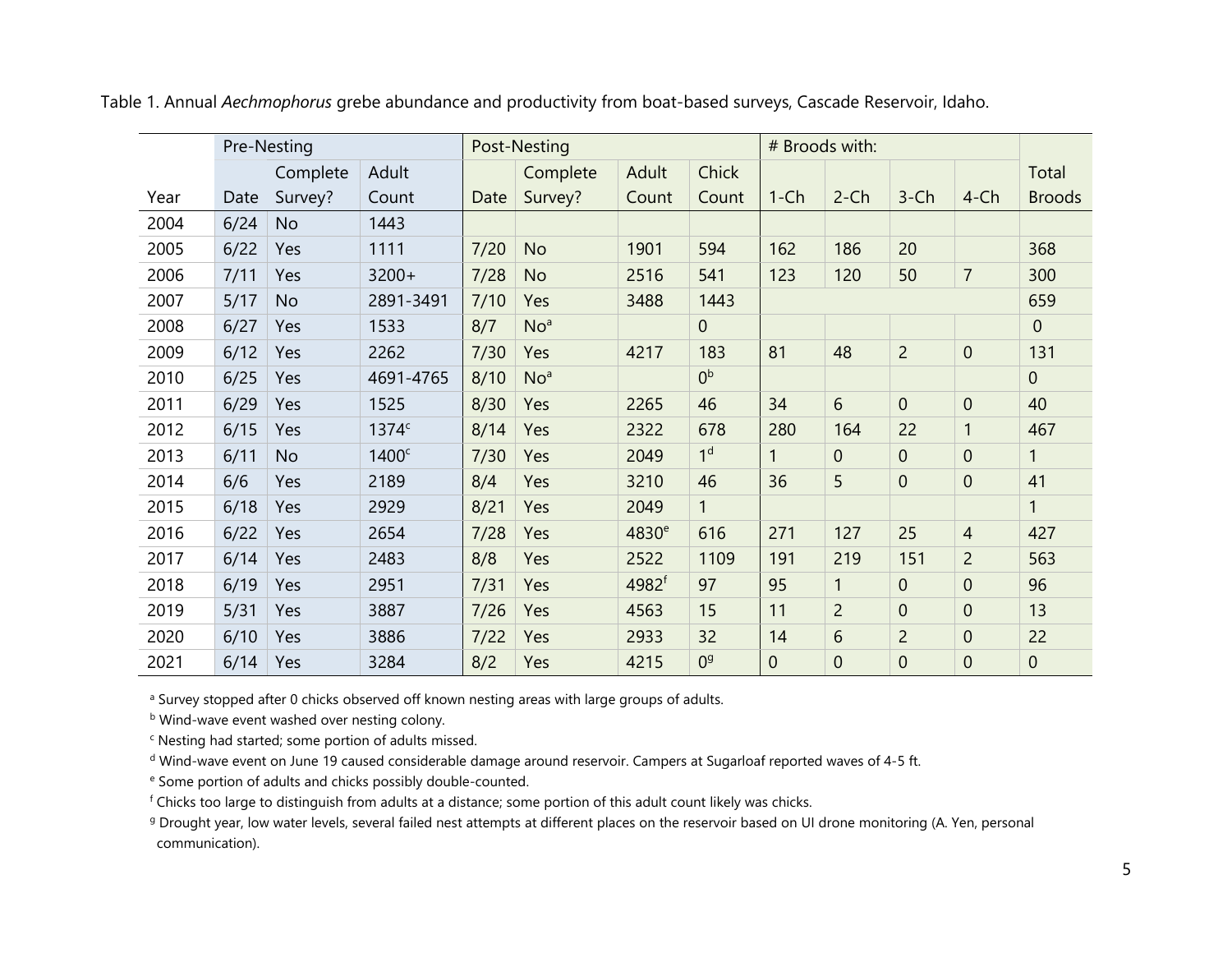#### <span id="page-8-0"></span>**Nesting**

Grebe nesting colonies were located in the northern half of the reservoir north of Sugarloaf Island on both the western and eastern shorelines (Figure 4). It appears that the grebe population had several key locations for nesting, which they typically used for 2 or more consecutive years before relocating. Duck Bay, on the western shoreline (area C, Figure 4), was the primary location for many years, even when some portion of the nesting population was nesting elsewhere (e.g., areas A and B). Beginning in 2015, the area west of Hot Springs Creek and Old Hwy 55 (areas F and G, Figure 4) became the epicenter. In 2020, grebes returned to Duck Bay, as well as the area north of Stonebraker Lane (area E, Figure 4). We also documented solitary or small groups of nests constructed in other parts of the reservoir from our land-based observations in 2003–2005 (e.g., near French Creek and Hurd Creek). These nest structures separate from the main colony were not followed to completion, so their status is unclear.

Nesting typically was underway in early June. Boat surveys in 2012, 2013, and 2020 observed adults in nesting areas by the second week of June  $(10<sup>th</sup>$  to  $15<sup>th</sup>)$ . In 2017, the University of Idaho (UI) began a study of grebe nest success using drones to identify the extent of each nesting colony, quantify the number of nests, establish nesting chronology, and follow individual nests through the season to calculate nest success (Lachman 2019, Lachman et al. 2020). The UI study provided more precise information on the timing of nest initiation than we could obtain from boat surveys. For example, UI drone flights documented the earliest onset of the nesting season, 4 June, in 2020 (Yen et al. 2021). Likewise, the UI drone flights obtained more precise information on the number of nests and their outcomes. We compared those data to our boat-based counts of adult grebes and broods to assess the validity of our boat surveys. Similarly, the UI study used our pre-nesting boat survey data to identify where grebes were staging for nesting so they knew where to focus their drone flights.

In several years, we entered the nest colony on foot after grebes had departed (and water had receded due to draw-downs; Figure 5) to map the footprint of the colony, count nests, and look for signs of adult mortality and egg predation. We mapped perimeters of the colonies in 2005, 2006, 2007, 2010, 2013, 2015, and 2016. In 2009 and 2017, we counted every nest in each year's colony (Table 2). We also counted nests in 2004, but obtained a full count (786 nests) at only 2 of the 3 locations used that year. In 2018 and 2019, we obtained nest counts from the UI study (Lachman et al. 2020, Lachman and Yen 2020). All of the full nest counts exceeded 1,000 nests. The number of nests loosely corresponded with our pre-nesting adult counts if we assume each nest was associated with 2 adults. We would expect not all grebes counted during surveys nested in any given year. We did not tally the number of eggs left on nests during ground-based counts, as the interim between grebes leaving and our entry provided ample time for predation. Nevertheless, we observed many nests with at least 1 egg remaining. We occasionally observed remains of dead adults at nests as well. With the onset of the UI study, 2017 was the last year IDFG mapped colony footprints or conducted land-based nest counts.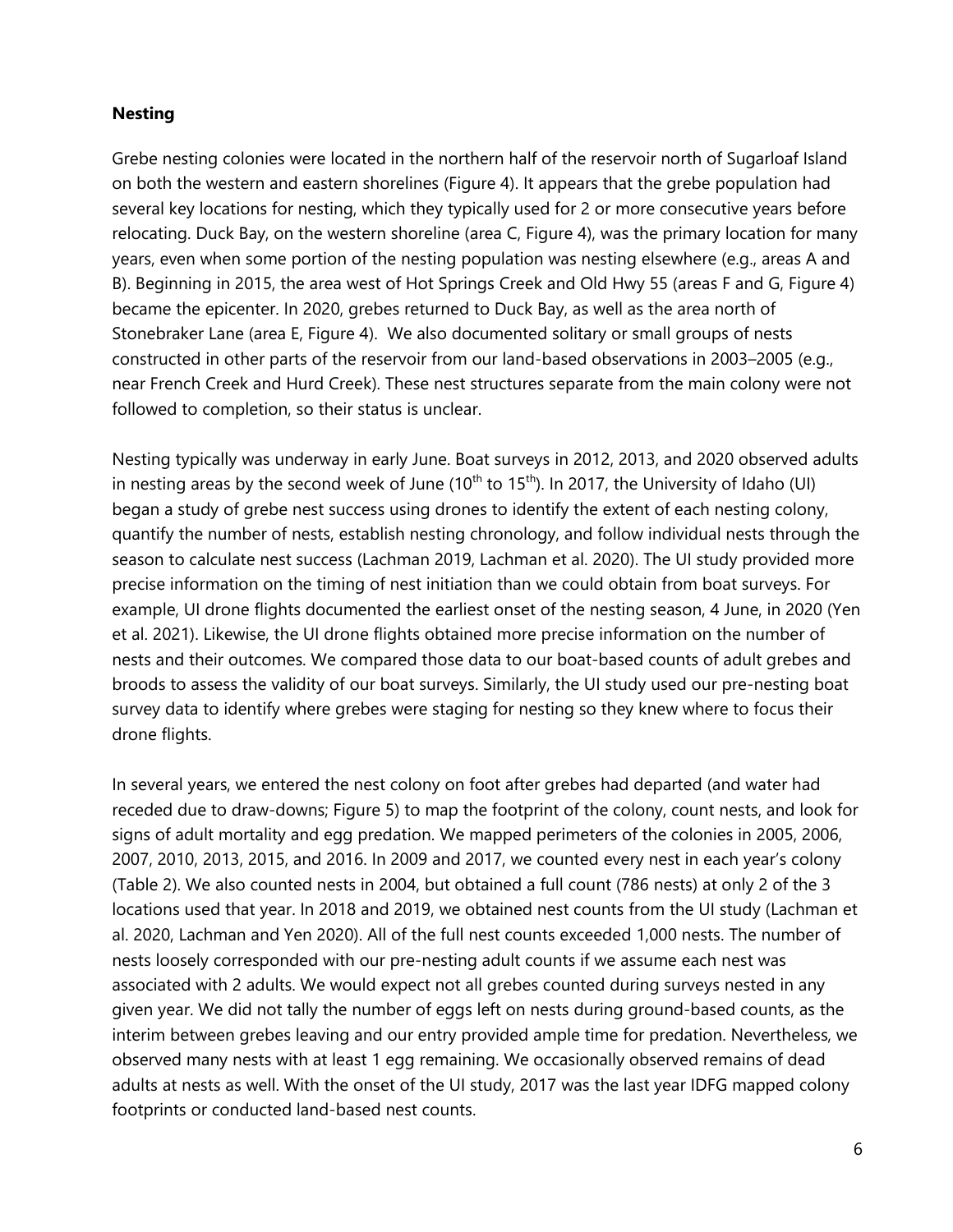

Figure 4. *Aechmophorus* grebe nesting colony locations on Cascade Reservoir, Idaho, 2003–2020. Data for 2018–2020 from D. Lachman and A. Yen, University of Idaho research project.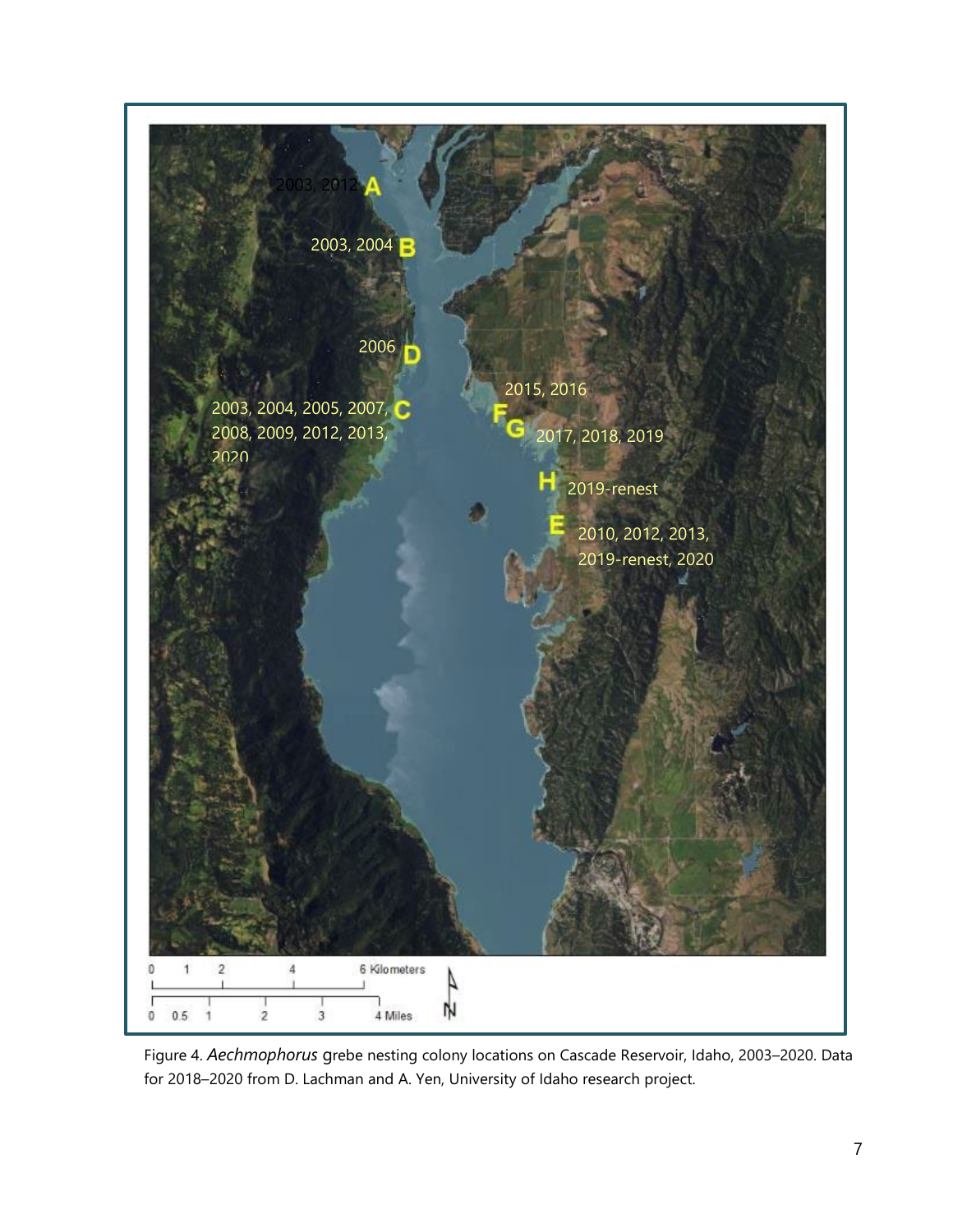

Figure 5. *Aechmophorus* grebes constructing nests, Cascade Reservoir, Idaho. Inset: Ground-based nest counts were conducted after grebes departed the colony. By early fall, receding water had exposed their nests as large grassy mounds.

<span id="page-10-1"></span>Table 2. Comparison of nest counts with boat survey counts of adult *Aechmophorus* grebes, Cascade Reservoir, Idaho.

|      | Location/Map     | Pre-nesting |                    | <b>Expected Min</b> |                    |
|------|------------------|-------------|--------------------|---------------------|--------------------|
| Year | Area, Figure 4   | # Nests     | <b>Adult Count</b> | # Adults            | Source/Method      |
| 2009 | Duck Bay, area C | 1,514       | 2,262              | 3,028               | IDFG ground search |
| 2017 | Old Hwy, area G  | 1,259       | 2,483              | 2,518               | IDFG ground search |
| 2018 | Old Hwy, area G  | 1,059       | 2,951              | 2,118               | UI drone flights   |
| 2019 | Old Hwy, area G  | 1,399       | 3,887              | 2,798               | UI drone flights   |

#### <span id="page-10-0"></span>**Water Level Fluctuations and Depth**

#### *Water level fluctuations*

To assess the extent to which grebe productivity on Cascade Reservoir was linked to fluctuating water level, we obtained daily surface water level readings for the reservoir from the Bureau of Reclamation hydromet database (Bureau of Reclamation 2021). This database offered a single daily reading from a gauge at the dam on the southern end of the reservoir. We mapped daily change in surface water level during May through July, corresponding to the grebe nesting season. We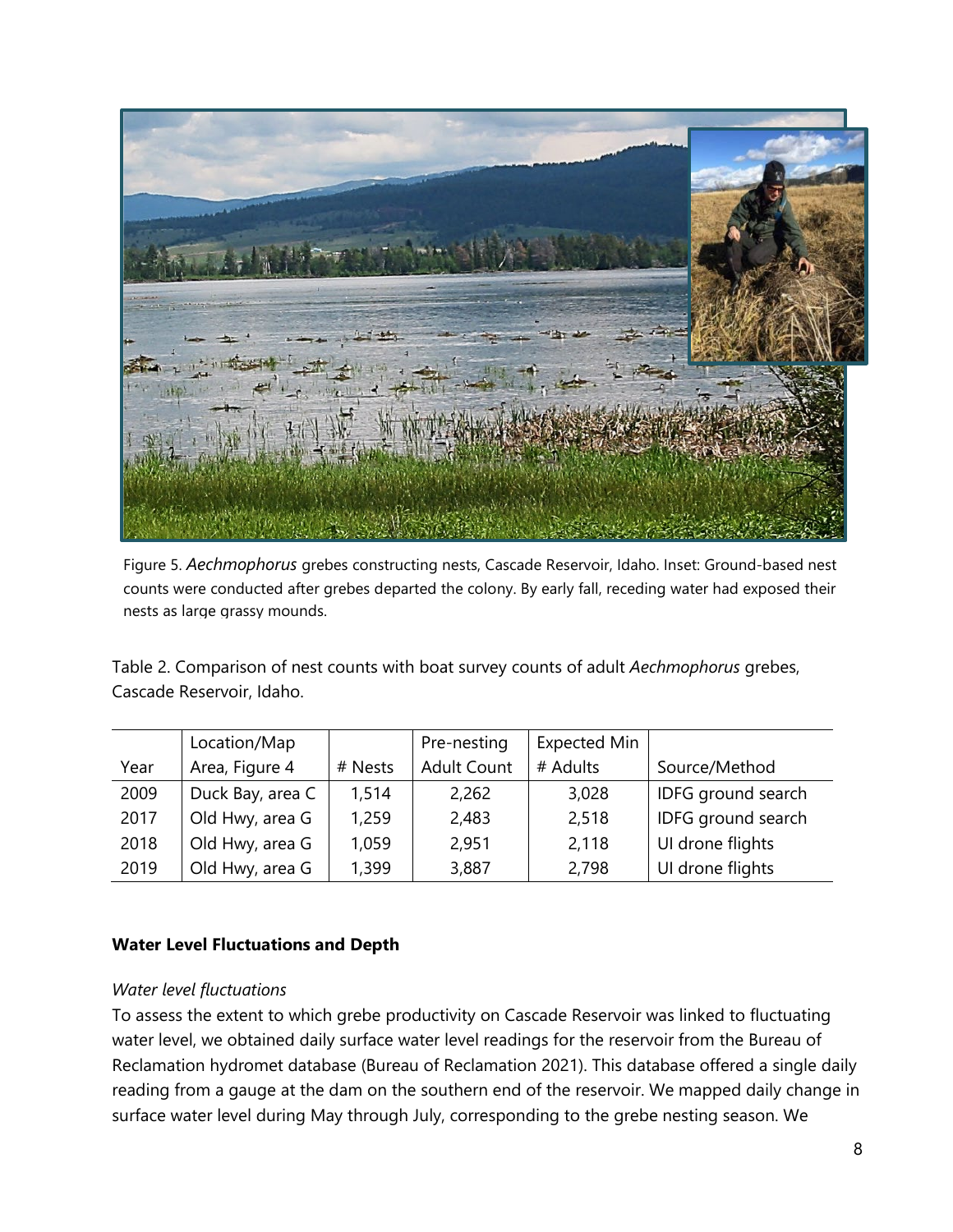looked at the seasonal pattern of change relative to overall breeding success (number of chicks observed on the water; Table 1) for 3 time intervals: 2005–2010, 2011–2015, and 2016–2021.

The general pattern at Cascade Reservoir was a gradual increase in water level in May and early June as the reservoir filled with spring run-off, a leveling off (plateau) at or close to full pool, and then a steady decline as water was drawn for irrigation downstream (Figures 6a, 6b, 6c). Higher grebe productivity appeared to correlate positively with the duration of the plateau. In years with higher chick numbers and multiple-sized broods (e.g., 2007), the plateau lasted 2 to 3 weeks. In contrast, years with poor chick numbers (2008, 2011, 2015) tended to have short plateaus or none at all. The date of the plateau did not seem as influential as its duration. For example, in 2007 the reservoir began to plateau  $\sim$  22 May (Figure 6a), whereas in 2017 the plateau occurred  $\sim$  3 weeks later (9 June; Figure 6c). One exception to this pattern was 2013; the hydromet graph indicated that this should have been a good chick year. However, this was a year when a strong wind-wave event washed over the nesting colony, likely causing almost total nest failure.

#### *Water depth*

Adult grebes need to swim to and from their nests, so it stands to reason that water depth also influences nest success. Water depth >40 cm in a nesting colony was considered optimal by LaPorte (2012); most nests in a Manitoba study were located in >25 cm of water. More locally, the UI study found that grebes on Cascade Reservoir preferred to nest in 40–80 cm of water (Lachman 2020). In 2015 and 2016, we installed a single camera paired with a measuring stick (stadia rod) at a representative nest location within a nesting colony (Figure 7). Our intent was to correlate our readings with the hydromet gauge so that we could establish how water levels at the dam generally changed water depth at a nesting colony. We installed the camera sets prior to nest initiation to avoid entering an active nest colony. In 2015, we selected a location at area E (Figure 4) from the colony footprint we mapped post-nesting in 2013. We anticipated that grebes would return to this nesting area in 2015, but they did not; they nested in area F (Figure 4). In 2016, we selected a location in area F based on nest sites we mapped post-nesting in 2015.

Our stadia rod measurements on the outer edge of the 2016 nesting location (area F, Figure 4) showed that 40 cm of water depth corresponded to 4826.43 ft on the gauge, and 25 cm at the colony corresponded to 4825.96 ft on the gauge. These depth-to-gauge relationships differ for each nesting location around Cascade Reservoir, but the calculation illustrates how a difference of 0.50 ft on the gauge could mean the difference between suitable and unsuitable water depth in a nest colony. Across the years of our monitoring, the water level plateaus occurred above a gauge measurement of 4827 ft (Figures 6a, 6b, 6c). In 2008 and 2011, years of poor chick counts, this level wasn't reached until relatively late in the nesting season. In 2021, a year of dismal nesting and renesting, the reservoir never reached full pool, peaked at a gauge measurement of 4826.46 on 13 June, and started to fall the next day.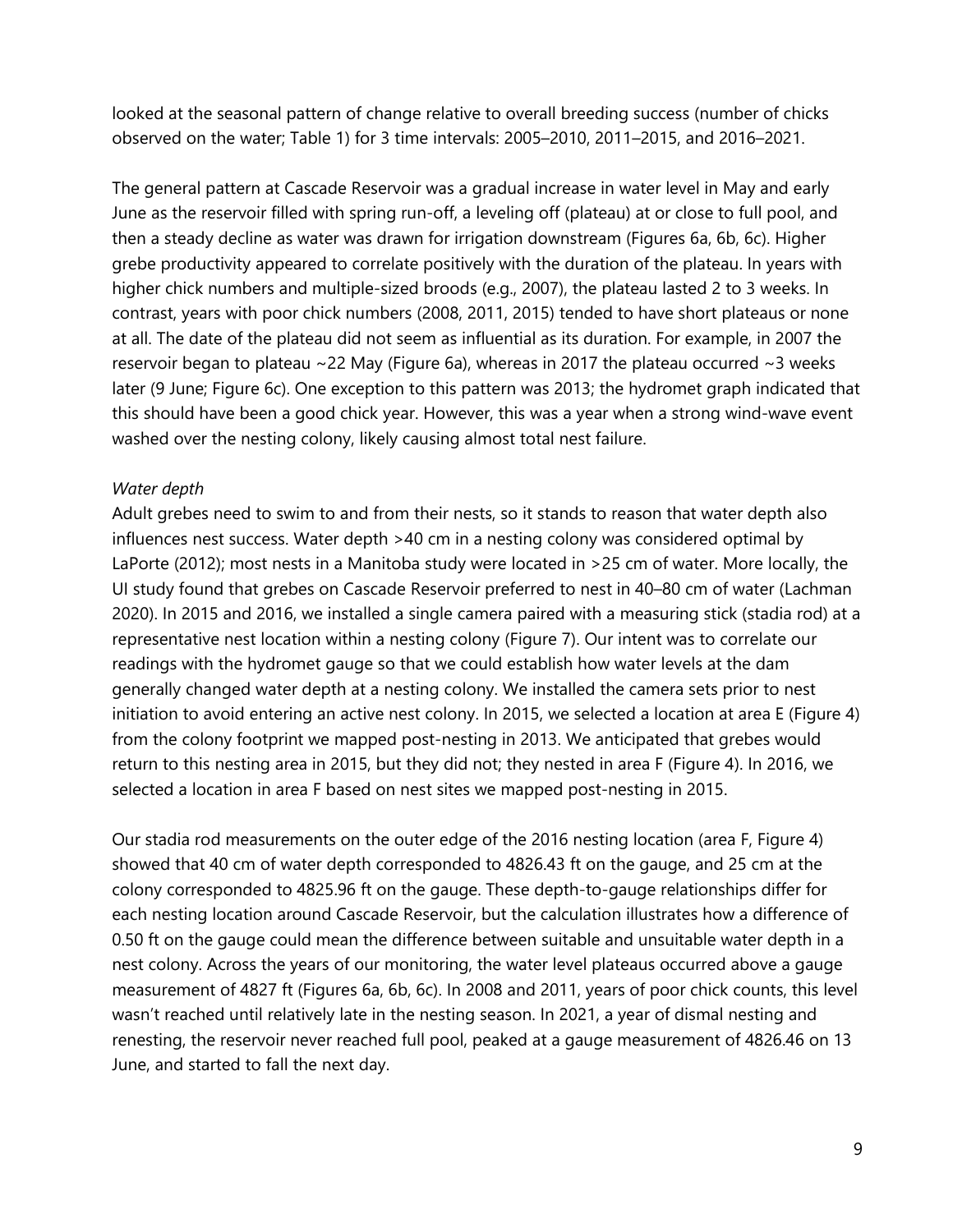

Figure 6a. Seasonal change in surface water level at Cascade Reservoir, Idaho, 2005–2010, compared with the number of grebe chicks detected on the water post-nesting.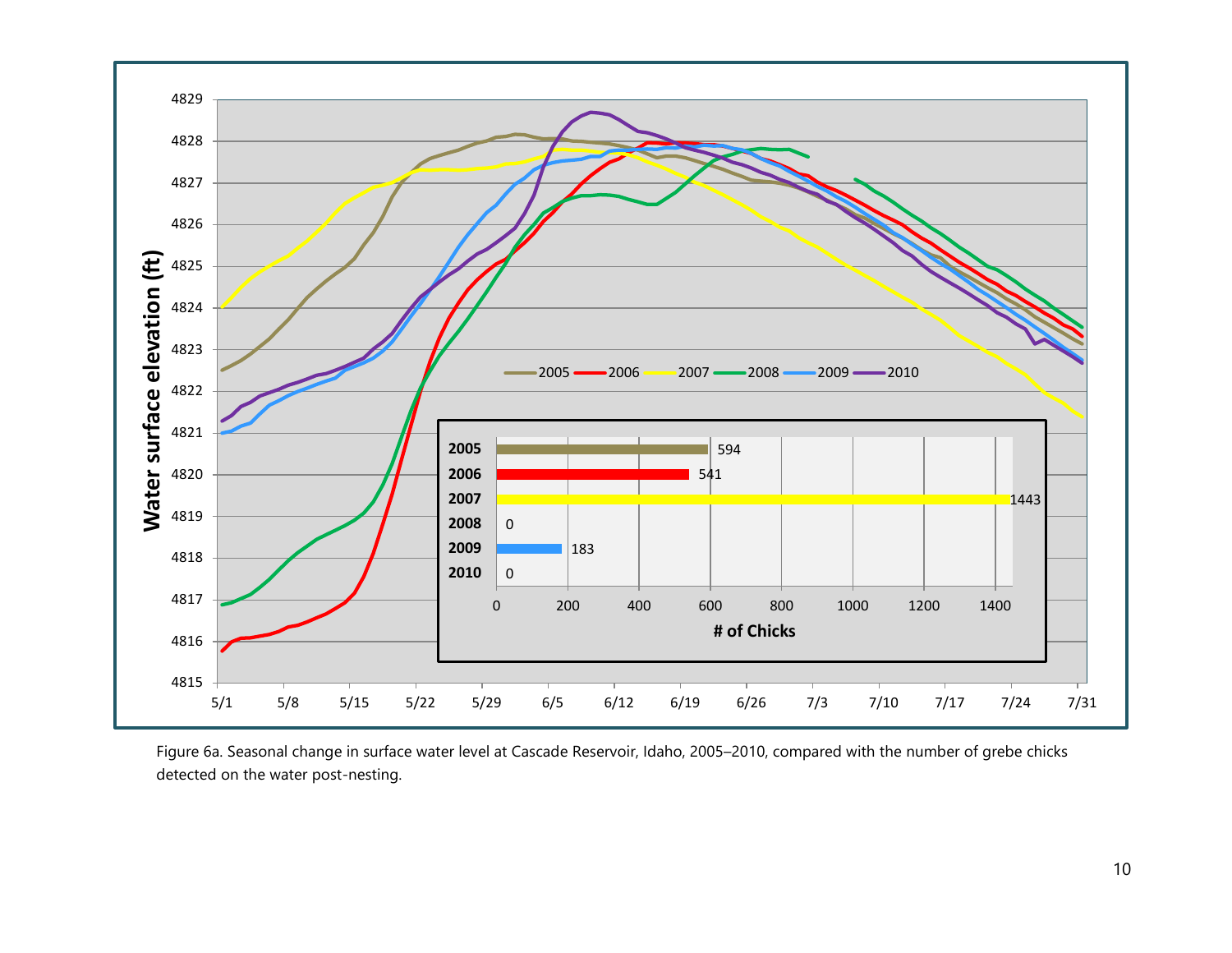

Figure 6b. Seasonal change in surface water level at Cascade Reservoir, Idaho, 2011–2015, compared with the number of grebe chicks detected on the water post-nesting.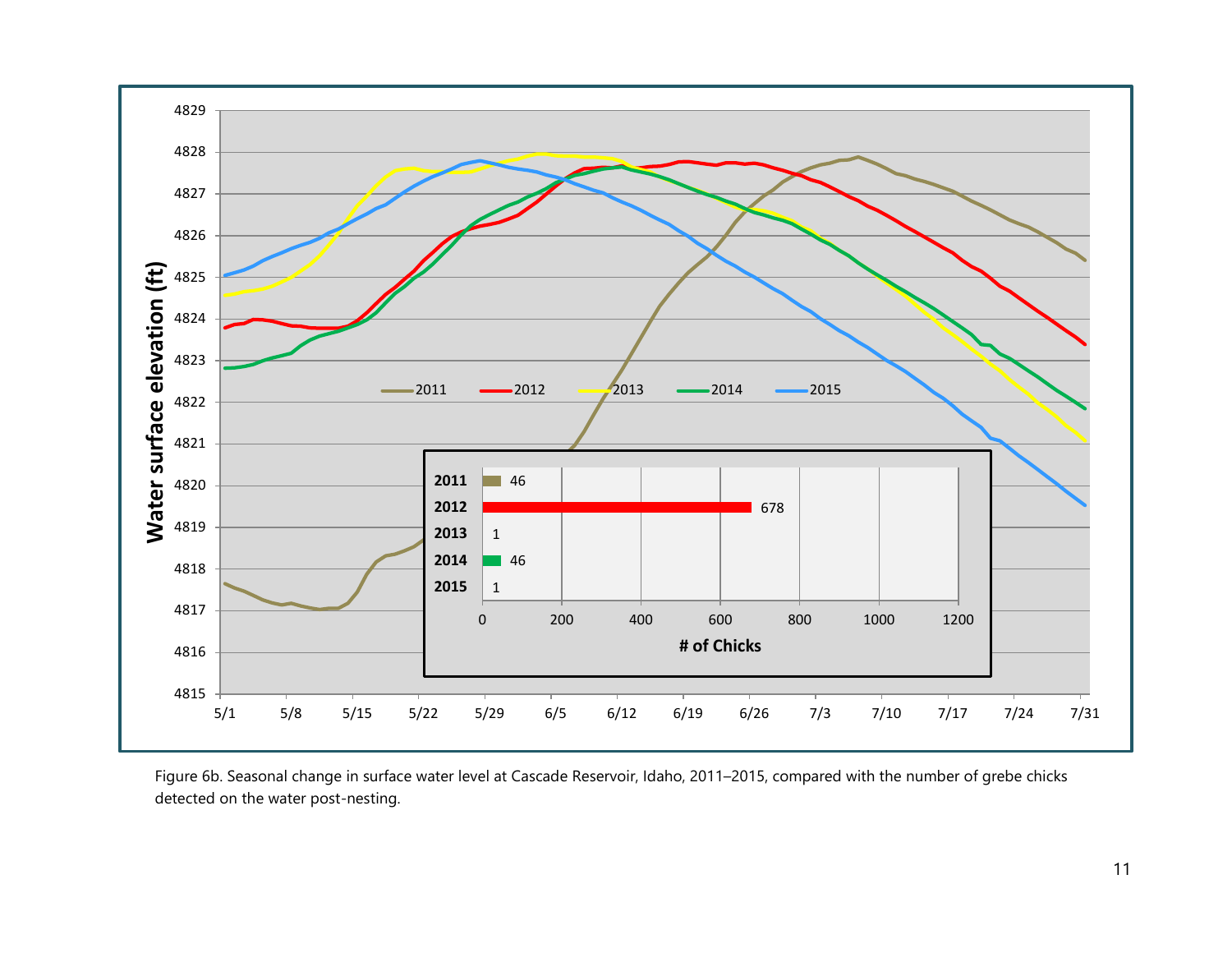

Figure 6c. Seasonal change in surface water level at Cascade Reservoir, Idaho, 2016–2021, compared with the number of grebe chicks detected on the water post-nesting.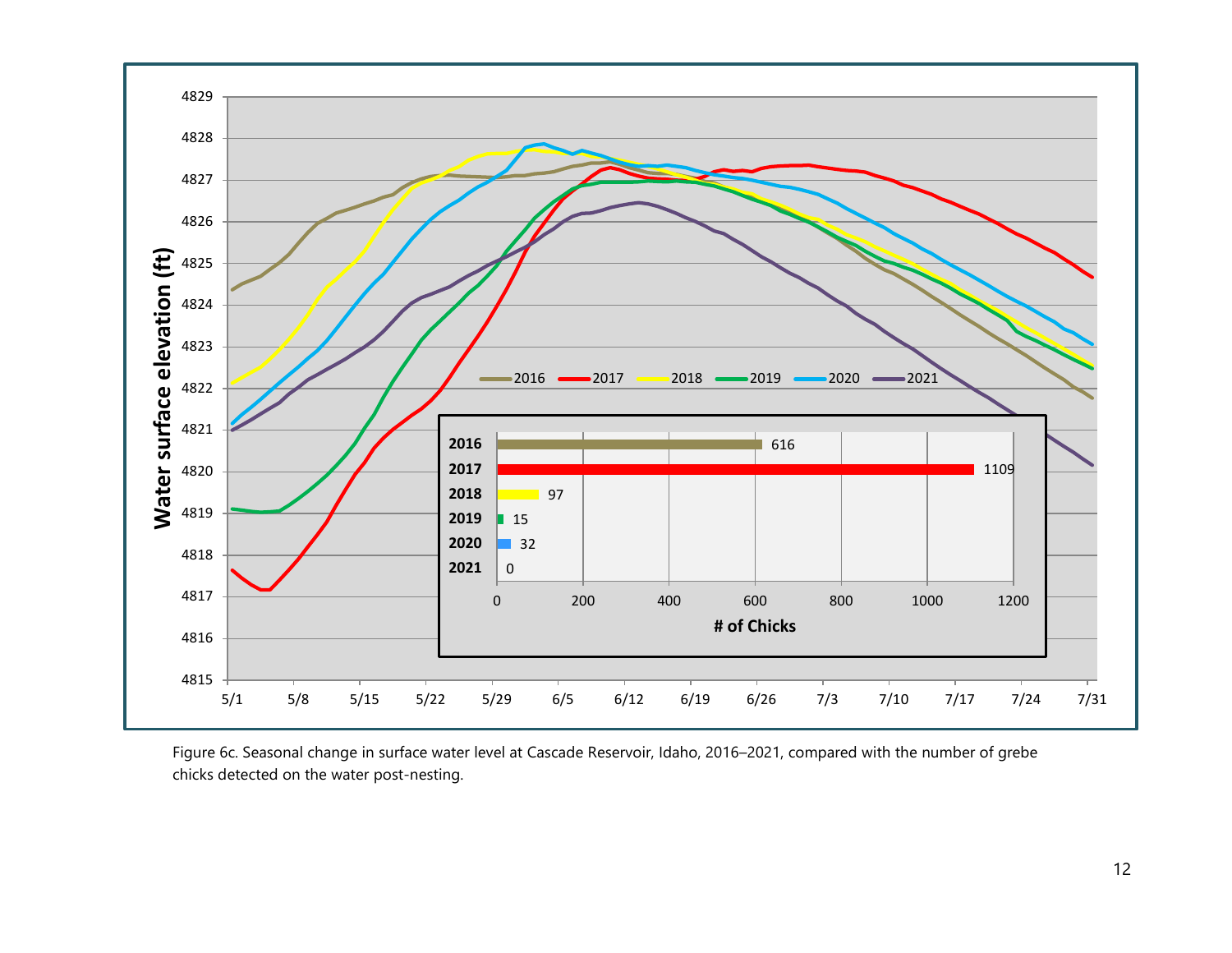

Figure 7. Camera paired with water level measuring stick, Cascade Reservoir, Idaho, 2016. Left: Near nesting area F (Figure 4) in May prior to water level increase. Right: Camera image at peak water level in June with grebe in background.

#### <span id="page-15-0"></span>**Discussion/Recommendations**

Boat surveys were a reasonably effective way to monitor the abundance of *Aechmophorus* grebes on Cascade Reservoir during the breeding season, especially with the same observers conducting most of the surveys. We recognize that counts could be more reliable with slightly different approaches, and for that reason have not attempted any rigorous analyses of the boat survey results. Other methods could include increasing the number of surveys per season, using a distance-based transect survey and a stratified random sample of transects to estimate abundance, and conducting the pre-nesting season survey in late May to avoid any chance of some portion of adults on nests.

It appears that the likely nesting areas on Cascade Reservoir are well documented. Over the past 18 years, we never observed a nesting colony on the south end of the reservoir. Research on western grebes elsewhere found that locations of breeding colonies tend to be traditional but vary widely with water conditions (LaPorte et al. 2020). Our observations suggest that the nesting colony shifted location after 1–2 years of nest failures. It also wasn't uncommon to have large concentrations of grebes nesting in 2 or more locations simultaneously.

It is clear that maintaining consistent water levels for an approximately 3-week period (the length of incubation) is an important management strategy for *Aechmophorus* grebe breeding success and recruitment on Cascade Reservoir. We found that we could identify which years had good chick counts simply by looking at the pattern of water level change during May through July. The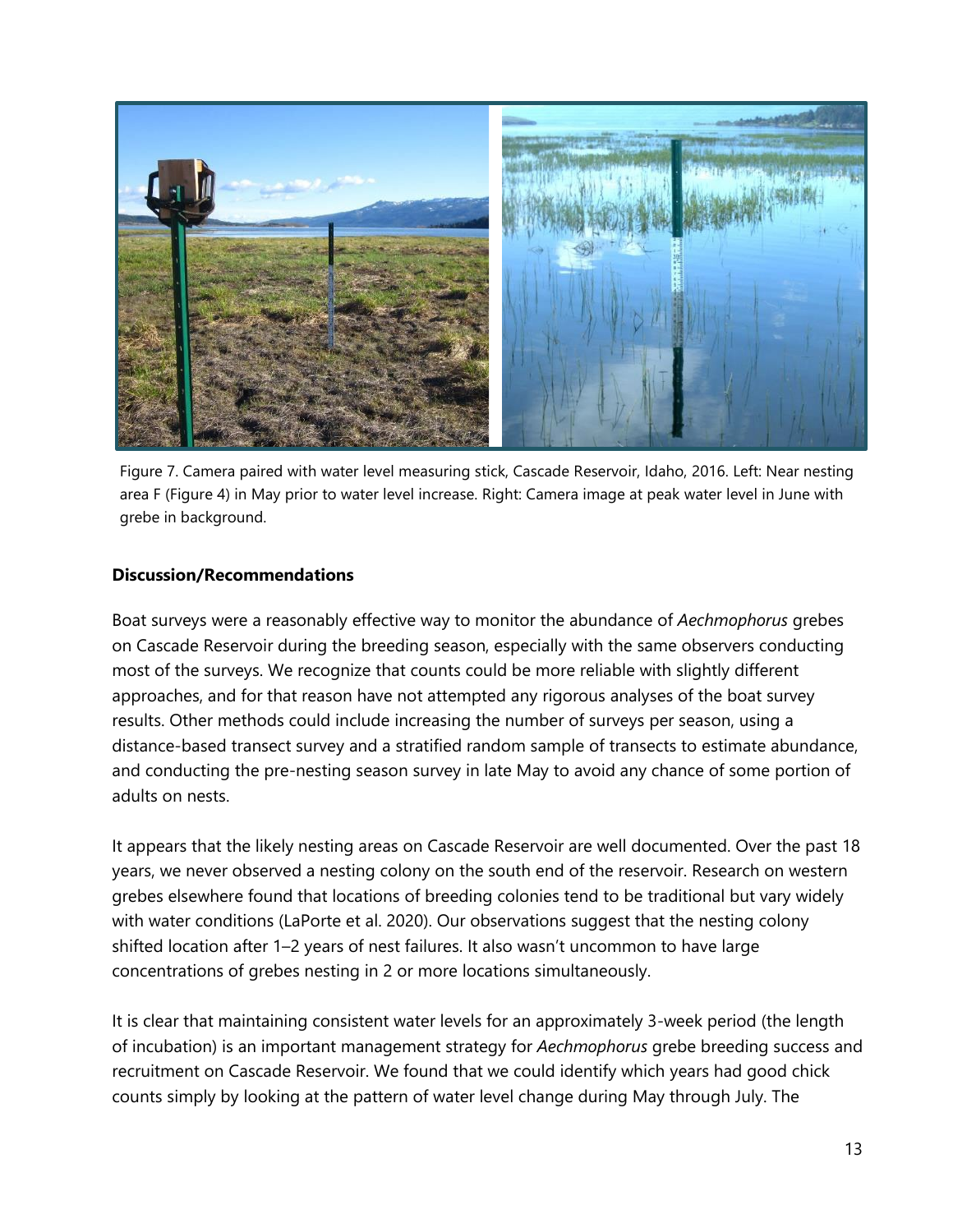ongoing UI research using drones to map and follow nests has provided more detail that confirms the importance of sustained water depth during the time period that adults are accessing nests. Their work also corroborated that the main issue at Cascade Reservoir is not the loss of nests to flooding, but rather a lack of access to nests partway through incubation due to declining water levels in some years. Riensche et al. (2009) designed a floating nest platform that was used with some success on a reservoir in California that also had seasonal drawdowns. After witnessing grebes attempting to renest, after initial nest failure, in exposed open water on Cascade Reservoir, artificial nests placed in suitable, sheltered locations could be a potential management tool in some situations.

We recognize that balancing needs for water is complicated. Managing water to address other concerns at Cascade Reservoir, such as water quality, recreation, and fish health, could benefit *Aechmophorus* grebes as well. We encourage multi-resource discussions that consider how and where these interests intersect.

### <span id="page-16-0"></span>**Acknowledgments**

Colleen Sweeney established the land-based observation points and was the primary observer in 2003–2005. Wendy Green, Colleen Sweeney, Kiera Siitari, Amanda Goldberg, Marjorie Chase, Diane DeChambeau, Carly Baker, Shayla Jaquish, Rachel Karesh, Deo Lachman, Anne Yen, and Darlene and Sheldon Keafer assisted with boat surveys. Pam Bond, Theona Sinclair, Catrinca Them, Deborah Jensen, and Donna Evans assisted with nest counts. Courtney Conway, Kerri Vierling, Ty Matthews, Eddie Owens, and Colleen Moulton contributed ideas and perspectives on the status of western grebes beyond Cascade Reservoir. This work was conducted as part of the McCall Subregion's implementation of Idaho's State Wildlife Action Plan.

#### <span id="page-16-1"></span>**Literature Cited**

- Bureau of Reclamation. 2021. Hydromet historical data. Columbia-Pacific Northwest Region. https://www.usbr.gov/pn/hydromet/arcread.html. Accessed November 2021.
- Idaho Department of Fish and Game. 2017. Idaho State Wildlife Action Plan, 2015. Boise (ID): Idaho Department of Fish and Game. Grant No.: F14AF01068 Amendment #1. Available from: http://fishandgame.idaho.gov/. Sponsored by the US Fish and Wildlife Service, Wildlife and Sport Fish Restoration Program.
- Janssen, P. J., J. Messner, K. Apperson, A. Butts, M. Maiolie, B. Hudson, and D. B. Allen. 2011. Idaho Department of Fish and Game Fishery Management Annual Report, McCall Region, 2009. Unpublished report IDFG 10-111, January 2011. Idaho Department of Fish and Game, Boise, Idaho, USA.
- Lachman, D. 2019. Behavioral and environmental factors affecting nest-site selection and nest survival in a colonial nesting waterbird. Thesis. University of Idaho, Moscow, Idaho, USA.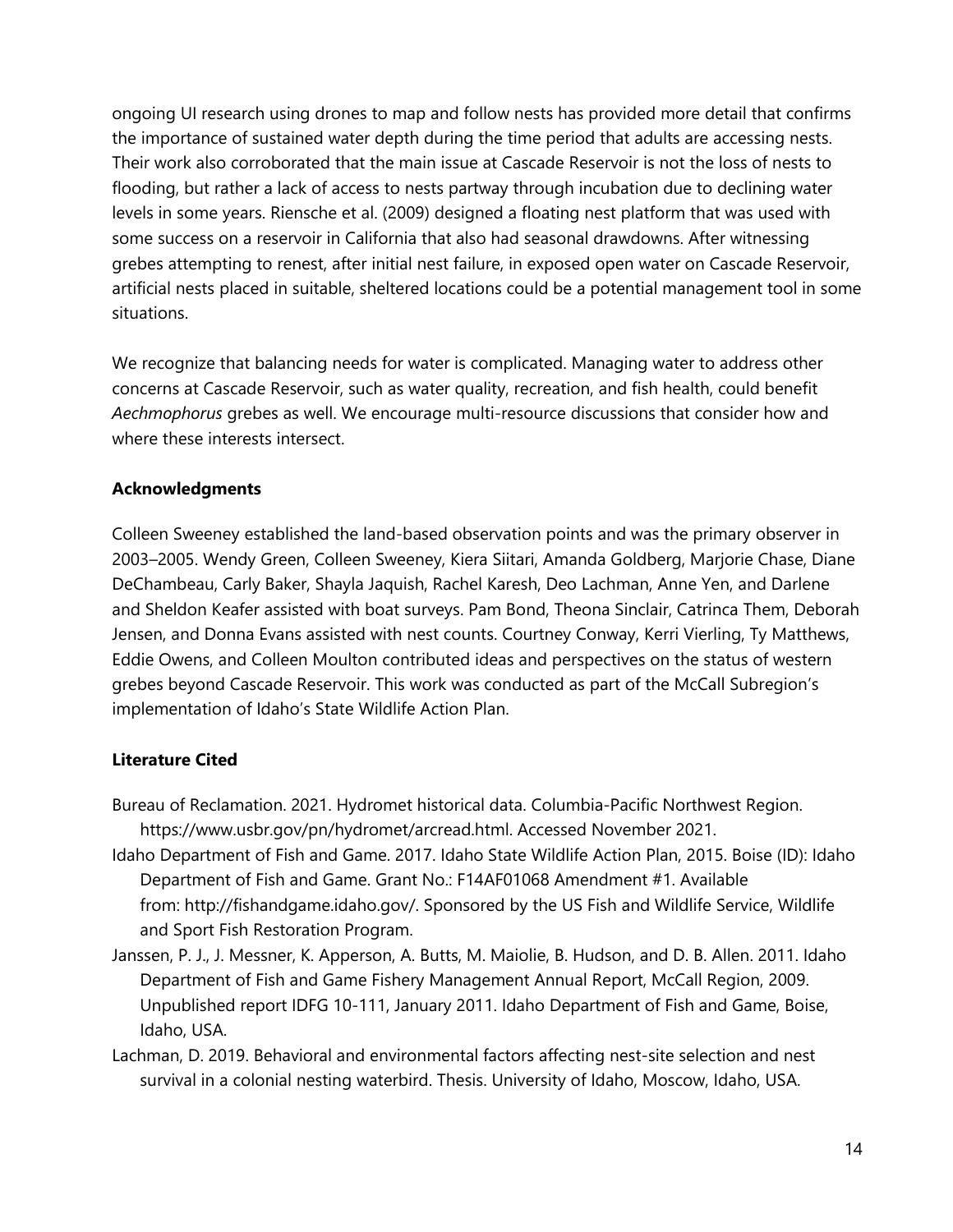Lachman, D., and A. Yen. 2020. 2019 Western grebe UAS surveys, Cascade Reservoir, Idaho. Unpublished report, January 2020. University of Idaho, Moscow, Idaho, USA.

- Lachman, D., C. Conway, K. Vierling, and T. Matthews. 2020. Drones provide a better method to find nests and estimate nest survival for colonial waterbirds: a demonstration with Western Grebes. Wetlands Ecology Management 28:837–845. https://doi.org/10.1007/s11273-020-09743-y.
- LaPorte, N. R. 2012. Revisiting the nesting ecology of the Western Grebe after 40 years of changes at Delta Marsh, Manitoba. Thesis. University of Manitoba, Winnipeg, Manitoba, Canada.
- LaPorte, N. R., W. Storer, and G. L. Nuechterlein. 2020. Western Grebe (*Aechmophorus occidentalis*), version 1.0. In Birds of the World (P. G. Rodewald, Editor). Cornell Lab of Ornithology, Ithaca, NY, USA. https://doi.org/10.2173/bow.wesgre.01.
- Riensche, D. L., J. D. Mena, and A. B. Shawen. 2009. Western and Clark's grebe nest platforms designed for fluctuating water levels. Transactions of the Western Section of The Wildlife Society 45:7–16.
- Sauer, J. R., W. A. Link, and J. E. Hines. 2020. The North American Breeding Bird Survey, analysis results 1966 - 2019: U.S. Geological Survey data release, https://doi.org/10.5066/P96A7675.
- Trost, C. H. 1985. Status and distribution of colonial nesting waterbirds in Idaho. Unpublished report to the Idaho Department of Fish and Game, August 1, 1985. Idaho State University, Pocatello, Idaho, USA.
- Trost, C. H. 1994. The status and distribution of colonial waterbirds in northern Idaho and selected species in southern Idaho, 1994. Unpublished report to the Idaho Department of Fish and Game, December 30, 1994. Idaho State University, Pocatello, Idaho, USA.
- U.S. Department of the Interior. 2002. Lake Cascade Resource Management Plan. USDA Bureau of Reclamation, Pacific Northwest Region, Snake River Area Office. Boise, Idaho, USA.
- Yen, A., D. Lachman, C. J. Conway, K. Vierling, and T. Matthews. 2021. Nesting success and recruitment of western and Clark's grebes in Idaho. Unpublished report, February 2021. University of Idaho, Moscow, Idaho, USA.